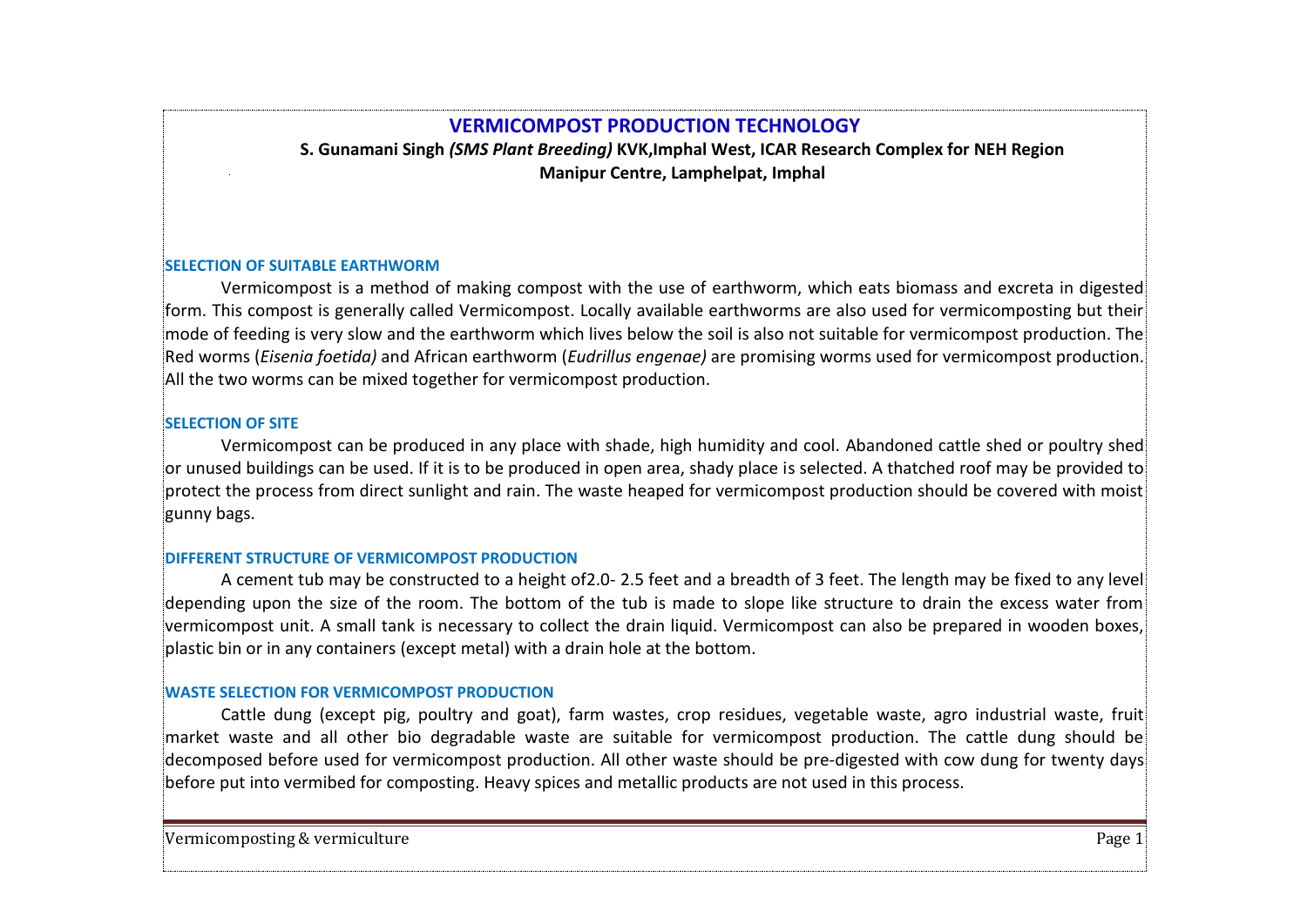#### **MATERIALS REQUIRED**

- 1. Vermi bin/cemented tank
- 2. Thatch roof
- 3. Polythene sheet (black)
- 4. Waste materials
- 5. Cow dung
- 6. Water
- 7. Gunny bags
- 8. Plastic net (Happa)
- 9. Vermi worm

## **METHOD FOR VERMICOMPOSTING**

- 1. Vermicomposting of wastes in field pit
- 2. Vermicomposting of wastes on ground heap method
- 3. Vermicomposting of wastes on improved method

# **PROCEDURE FOR VERMICOMPOSTING**

- 1. The compost can be prepared in concrete tank (size is depending upon the availability of raw materials) could be used.
- 2. Collect and heap the weed biomass under sun for about 7-10 days or until well decomposed. Chop the hard materials required.
- 3. Sprinkle cow dung slurry on the heap for quick decompose
- 4. Place a thin layer of surface soil/sand (1-2 inch) at the bottom of the tank.
- 5. Place fine bedding material such as partially decomposed cow dung/dried leaves etc. over the soil or sand layer
- 6. Place the chopped bio-waste and partially decomposed cow dung layer-wise in the tank up to a depth of 0.5-1.0 ft.
- 7. Release about 1000-2000 worms/m<sup>2</sup> of any of the above earthworm species over the mixture.
- 8. Cover the compost mixture with dry straw or thatch or gunny bag.
- 9. Sprinkle water as and when necessary to maintain 70-80% moisture content.
- 10. Provide shade over the compost mixture to protect from rain water and direct sunshine.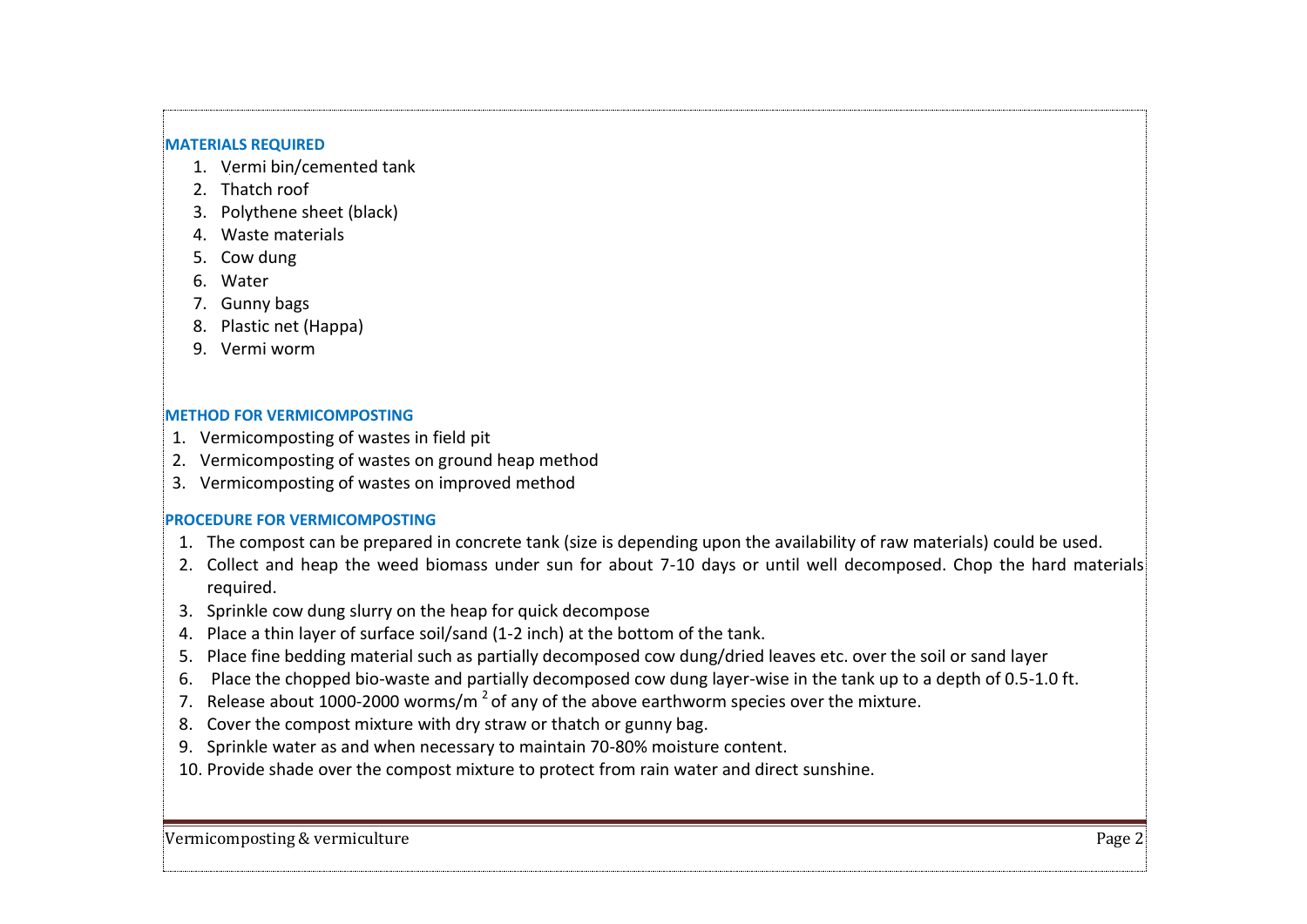- 11. Stop sprinkling of water when 80-98% bio waste is decomposed. Maturity could be judged visually by observing the formation of granular structure of the compost at the surface of the tank
- 12. Collect the vermicompost by scrapping layer-wise from the top of the tank and keep it under shade.

## **SEPARATION TECHNIQUES**

- Heap the harvested vermicompost for 6-12 hrs. under shade for separation of the worm.
- $\div$  Make small balls of cow dung are kept inside the heap for 2-3 days.
- $\div$  Remove the balls and earthworm can separate from the whole compost for reuse.
- Sieve gently the vermicompost and pack it for further use or sale.
- $\cdot \cdot$  Dry vermicompost (if necessary) under shade to keep the moisture content below 20 per cent.

## **POINTS TO REMEMBER**

- $\clubsuit$  Bio-wastes free from ants/termites/flies, etc. are to be used for vermi-compost preparation.
- Cover the bin or tank with a plastic to protect from rat/mouse.
- \* Kerosene oil could be used (if necessary) on the brim of the tank.
- \* Frequent check the vermi- bin/tank to avoid from over heat and moist inside the compost.
- Green un-decomposed materials damaged the compost.
- Avoid use of heavy spices from kitchen waste and un-consumable things in the composting.
- Direct sunlight and rain to the vermi-composting is avoided.
- $*$  The worms that are used in composting systems prefer temperatures between 12-21 °C and temperature of the bedding should not get below freezing or above 29  $^{\circ}$ C

# **CHEMICAL COMPOSITION**

| <b>NUTRIENTS</b> | <b>PERCENT</b> |
|------------------|----------------|
| Nitrogen         | $1.5 - 3.0$    |
| Phosphorus       | $1.2 - 1.8$    |

Vermicomposting & vermiculture Page 3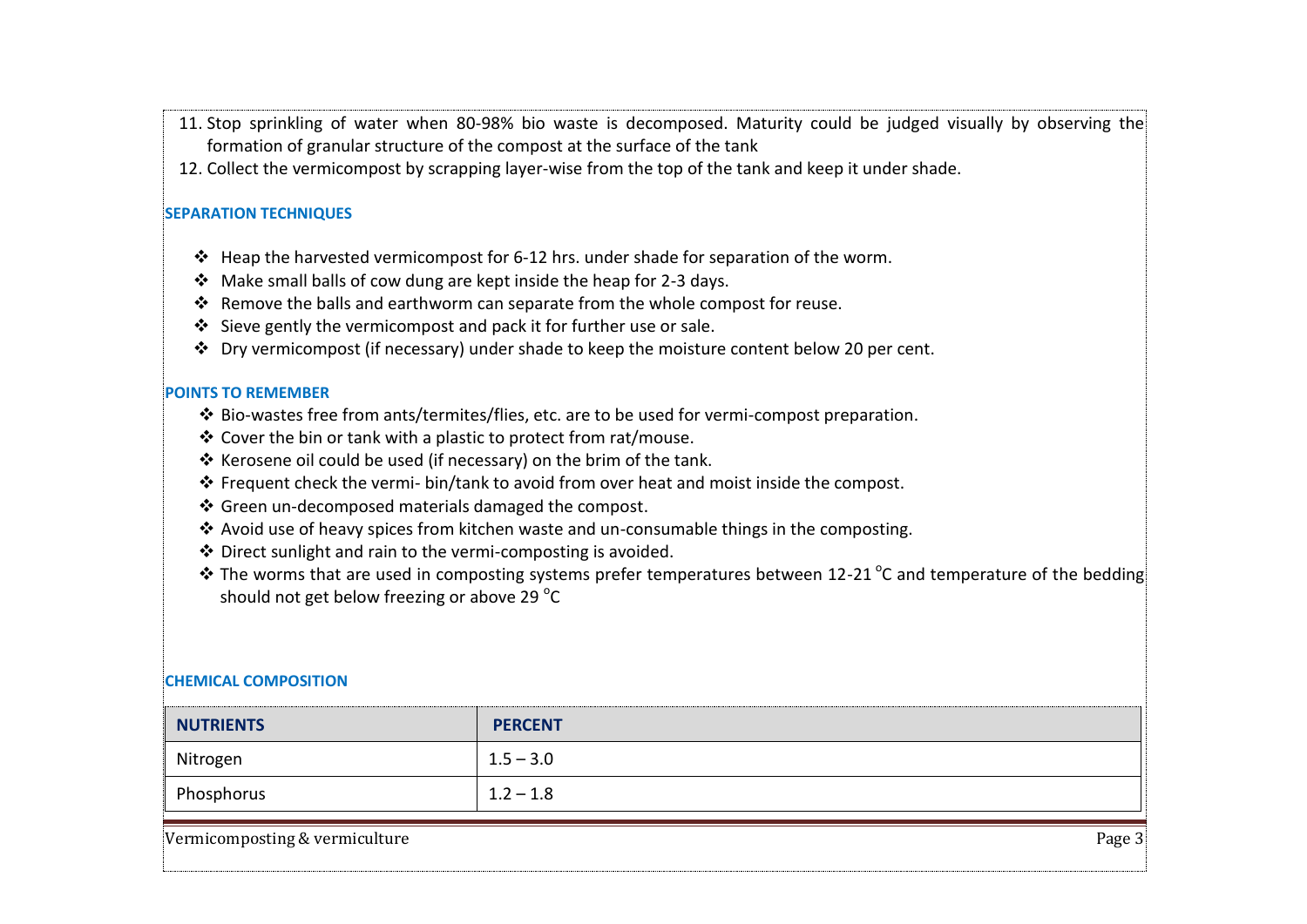| Potash       | $1.5 - 2.4$   |
|--------------|---------------|
| Calcium      | $0.5 - 1.0$   |
| Magnesium    | $0.2 - 0.3$   |
| Sulphur      | $0.4 - 0.5$   |
| Iron         | $0.8 - 1.5$   |
| Copper (ppm) | $22 - 36$     |
| Zinc         | 500-1000 ppm  |
| Manganese    | 1000-2000 ppm |

The per cent containing in nutrient also differs from the materials adds to the bin.

# **BENEFITS**

- I. It improves the physical structure of the soil.
- II. It improves the biological properties of the soil enrichment of micro-organisms, addition of plant hormones such as Auxins and Gibberellic acid, and addition of enzymes, such as phosphates, cellulase, etc.
- III. It attracts deep-burrowing earthworms already present in the soil.

# **PROBLEMS IN VERMICOMPOSTING**

1. Odours

Putting overabundance of "greens" in the bin, which is actually too much nitrogen combining with hydrogen and forms the ammonia? To neutralize the odours, add some sources of carbon like, paper and dried leaves etc.

2. Pests

Bad odour can attract pests such as rodents and flies. Fix plastic nets around the bins.

3. Environment

*Eisenia foetida* worms can attack native worms in natural areas. Don't allow to go out natural places.

Vermicomposting & vermiculture Page 4